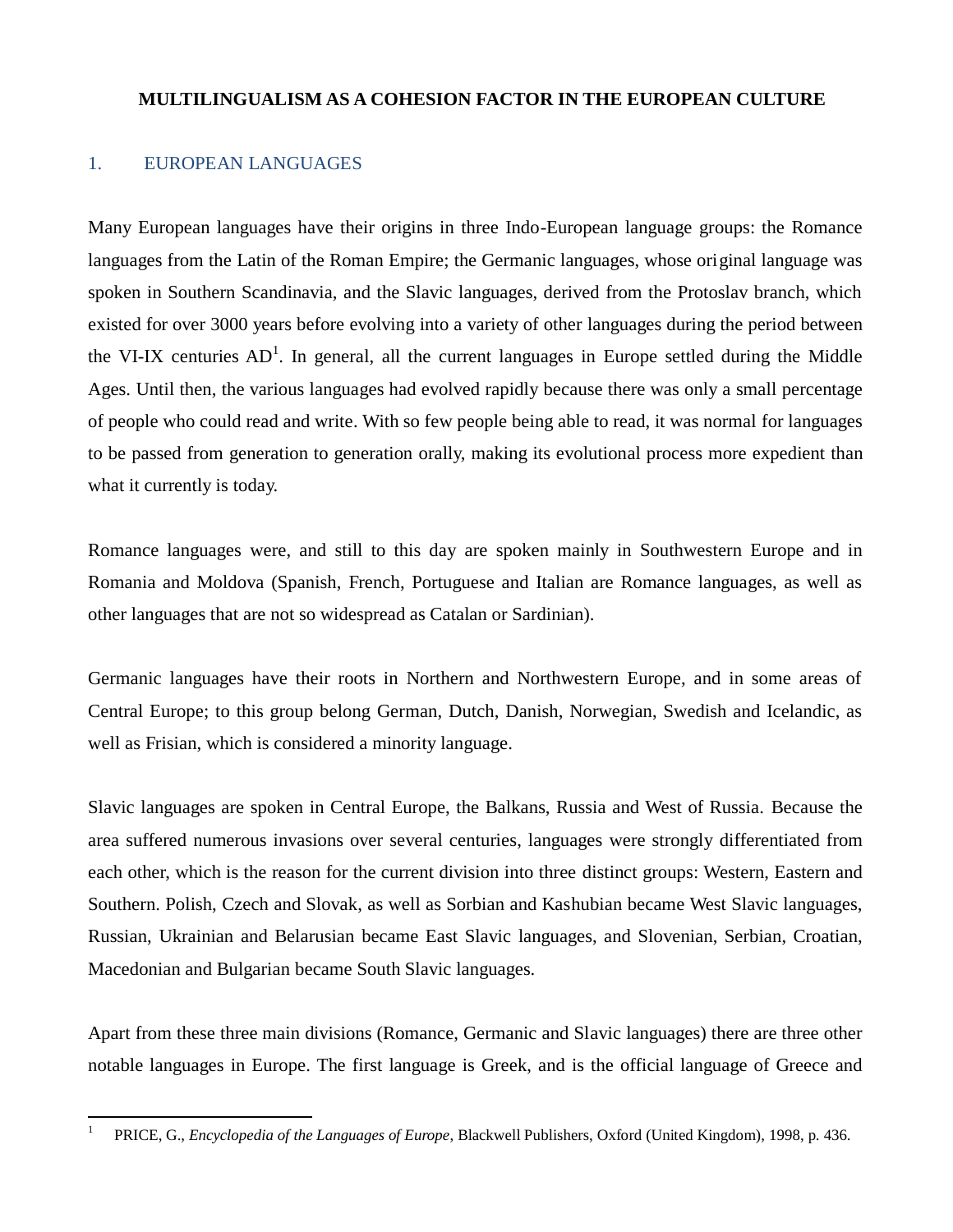Cyprus. There are the Baltic languages (Latvian and Lithuanian), and finally, the Celtic languages (Irish, Scottish Gaelic, Welsh, Breton and its dialects), which were formerly widespread not only in the British Isles but also throughout much of continental Europe. However, they are now considered minority languages in their respective countries<sup>2</sup>.

There are however, non Indo-European languages that are spoken on the continent, an example of some of these languages are Uralic languages, which got its name from the Ural Mountains, the supposed birthplace of the people who started speaking these languages. Some of them are Estonian, Finnish and Hungarian, spoken in their respective countries with the status of official language, as well as in other parts of Russia and Scandinavia as minority languages.

Another non Indo-European language also spoken is Basque, whose origin is uncertain and controversial: It is considered to be a pre-Indo-language, and the oldest text in Basque goes back to the eleventh century, which reflected the donation of the monastery Ollazábal (Guipúzcoa) by Garcia Azenáriz and his wife to San Juan de la Peña. The letter contained Latin formula, but the details of the constraints are written in Basque<sup>3</sup>.

*To indictae this, a map on the following page shows where European languages (each in a different color) and their geographic distribution across the continent can be identified. It also tells of the relation of each language with its abbreviation as reflected on the map, in alphabetical order. These refer to the code of two and three letters used to identify the major languages of the world, as recognized by the ISO 639-1 (two letters), ISO 639-2 and ISO 639-3 (two of three letters). The abbreviations on the map in parentheses refer to those languages that are spoken only by a minority population within a given region. As for Norwegian, according to Norwegian law, there are two official forms of written Norwegian: Bokmål (literary language) and nynorsk (new language).*

<sup>2</sup> HUBERT, H., *Los celtas y la civilización céltica*, Akal, Madrid (Spain), 2000, p. 38-39.

<sup>3</sup> PRICE, G., *Encyclopedia of the Languages of Europe*, Blackwell Publishers, Oxford (United Kingdom), 1998, p. 25.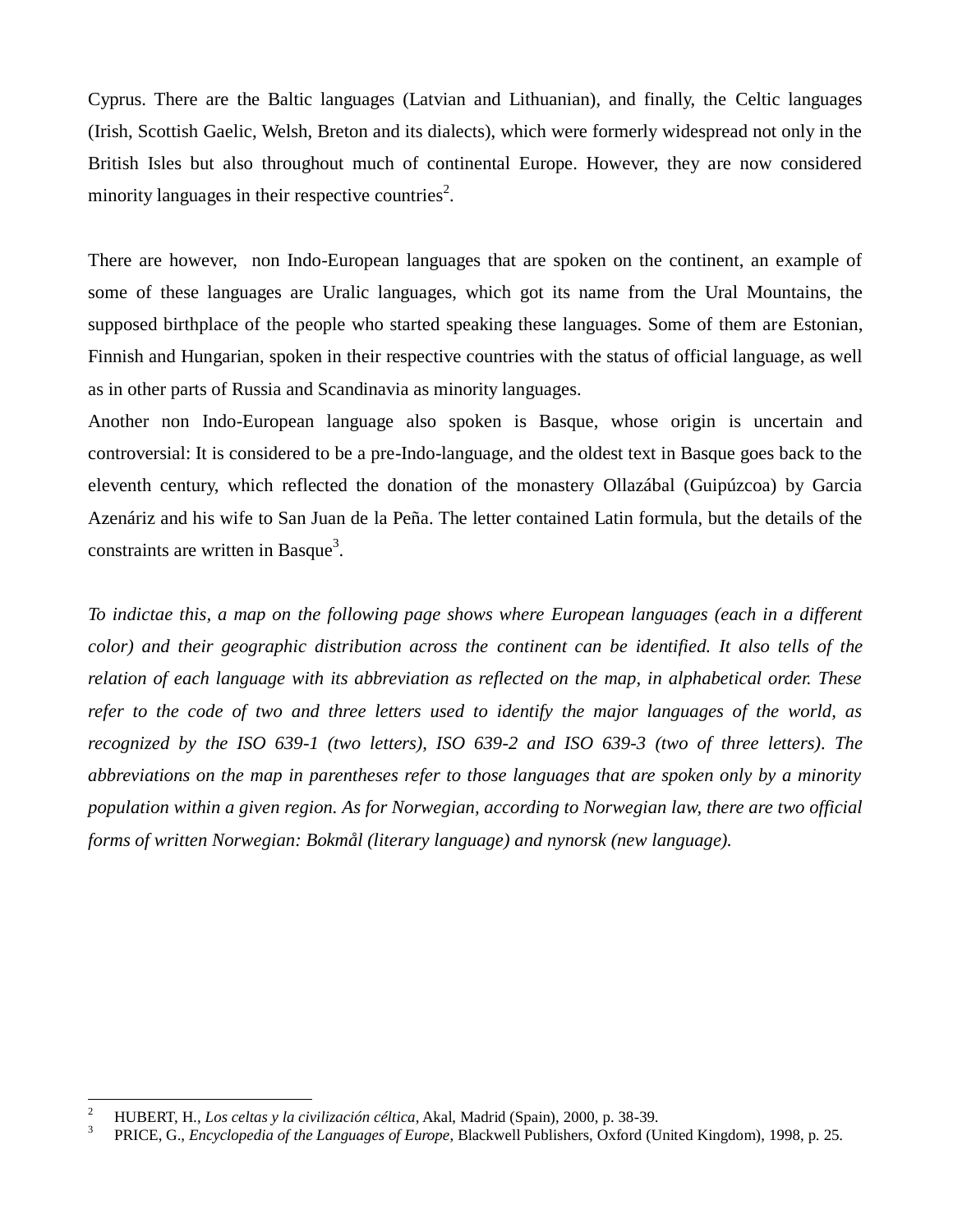

Source: Urion Argador

*Arm: Armenian av: Avar, aze: Azerbaijani, ba: Bashkir, be: Belarusian, bg: Bulgarian, br: Breton, ca: Catalan, cau: Languages of the Caucasus, ce: Chechen, chm: Mari, cs: Czech, csb: Casubian, cv: Chuvash, cy: Gaelic, da: Danish, deu: German, el: Greek, eng: English, et: Estonian, eu: Basque, fi: Finnish, fra: French, fy: Frisian, ga: Irish, gag: Gagauz, gd: Scottish Gaelic, geo: Georgian, gl: Galician, hr: Croatian, hun: Hungarian, inh: Ingush, is: Icelandic, ita: Italian, izh: Ingrian, kbd: Kabardian, krl: Karelian, kv: Komi, lad: Ladino, lez: Lezgian, lt: Lithuanian, lv: Latvian, mdf: Moksha, mk: Macedonian, myv: Erzya, nds: Low German, nld: Dutch, no: Norwegian (nn: nynorsk, nb: bokmål), oc: Occitan, os: Ossetic, pol: Polish, por: Portuguese, rm: Raetho-Romance, ron: Romanian, rup: Aromanian, rus: Russian, sc: sardo, se: sami septentrional, sk: eslovaco, sl: esloveno, spa: español, sr: Sardinian, sq: Albanian, sv: Swedish, tr: Turkish, tt: Tartar, udm: Udmurt, ukr: Ukrainian, vep:* Veps, wen: Sorabian, xal: Kalmyk, yi: Yiddish, yrk: Nenets.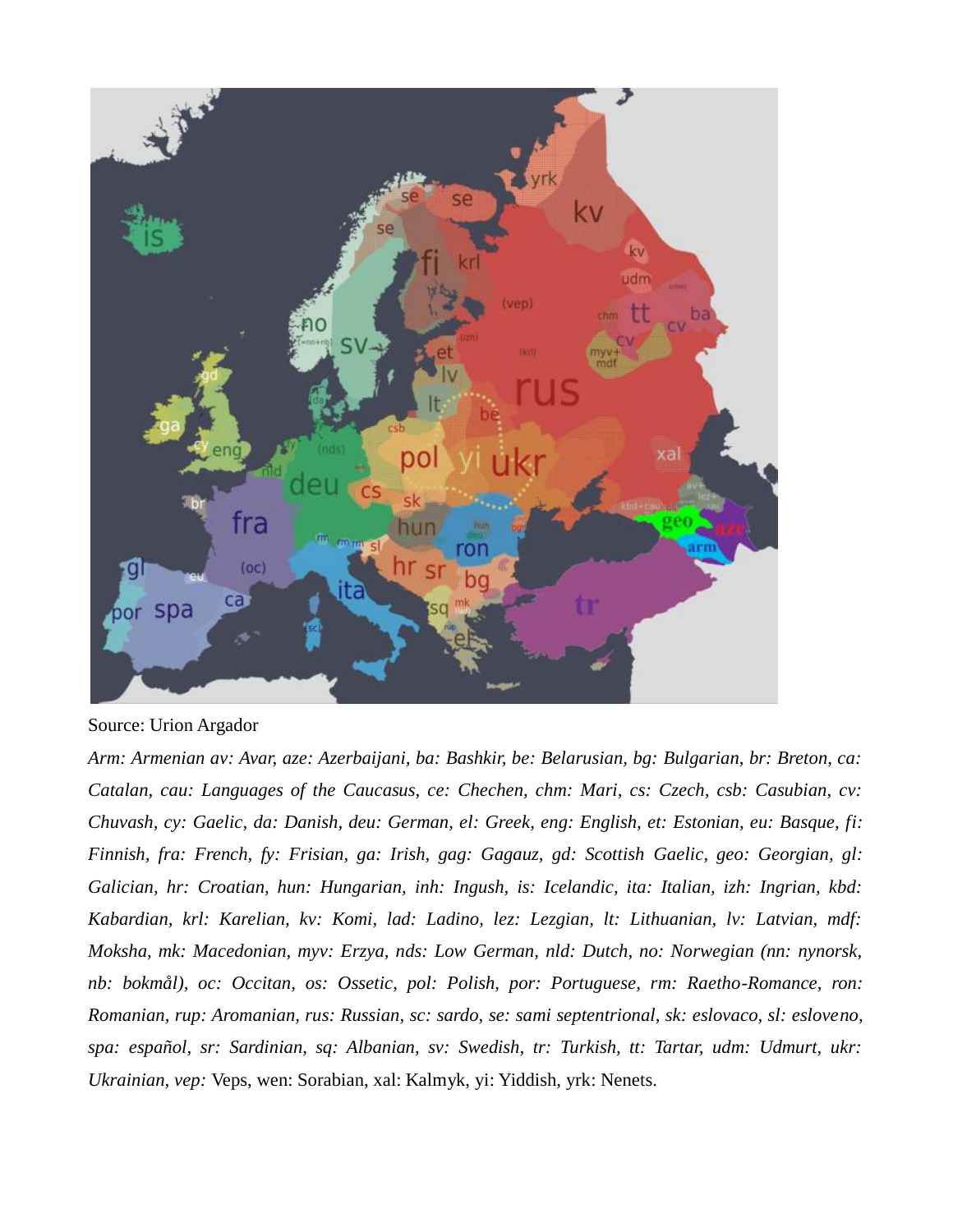In addition to the languages that are spoken today, there were many other languages and dialects in Europe that were once spoken, but dissappeared over time. In fact, although no one knows the exact number of extinct languages, due to the possibility that there are currently unknown descendants of languages considered extinct or that there are unknown languages nowadays. The estimated number of languages and language groups that became extinct throughout history in Europe is estimated to be thirty., They included Mozarabic (Spain), Etruscan (Italy) or the language of the Isle of Manx (UK). Similarly, there were about ten languages nearly disappeared on the continent, such as León (Spain), which has only passive speakers, and the Livonian (Finland), which has no speakers under the age of 50, or Judeo-Italian languages which have very few speakers. <sup>5</sup> However, just as some languages disappear, there are other languages that are thriving becoming increasingly more prevalent in the European territory, which are spoken by newly arrived migrant communities to Europe.

#### 2. MULTILINGUALISM IN THE EUROPEAN UNION

The successive enlargements of the EU have made the linguistic environment that surrounds the Union become more complex. Due to the open borders within the Schengen zone and the free movement of persons within the EU, European society is becoming increasingly intertwined with citizens of other countries. Citizens of the European Union can not only travel more comfortably with regard to VISAS and bureaucracy, but it is easier to study or work in different countries as well. However, there are still some requirements that must be met when living in a neighboring country, either temporarily or permanently. This is of course to speak the local language, which is a major reason that motivates people to learn and study foreign languages.

In 2006, according to a survey by Eurostat, 56% of Europeans claimed to speak another language besides their own, and 28% spoke two languages fluently along with their mother tongue. In addition, approximately 1 out of 10 participants in the same survey had the skills to hold a conversation in three foreign languages. However, 44% of Europeans, admitted that they could not speak any other language besides their mother tongue. Compared with the results obtained in 2001, the percentage of those who knew at least one foreign language increased nine percent (from 47% in 2001 to 56% in 2006). The number of EU citizens that knew at least two languages other than their mother tongue increased by

<sup>4</sup> SALMINEN, T., "Unesco Red Book on Endangered Languages: Europe – General Bibliography", September 1999: http://www.helsinki.fi/~tasalmin/europe\_index.html (24-06-10).

<sup>5</sup> SALMINEN, T., "Unesco Red Book on Endangered Languages: Europe", September 1999: http://www.helsinki.fi/~tasalmin/europe\_report.html (24-06-10).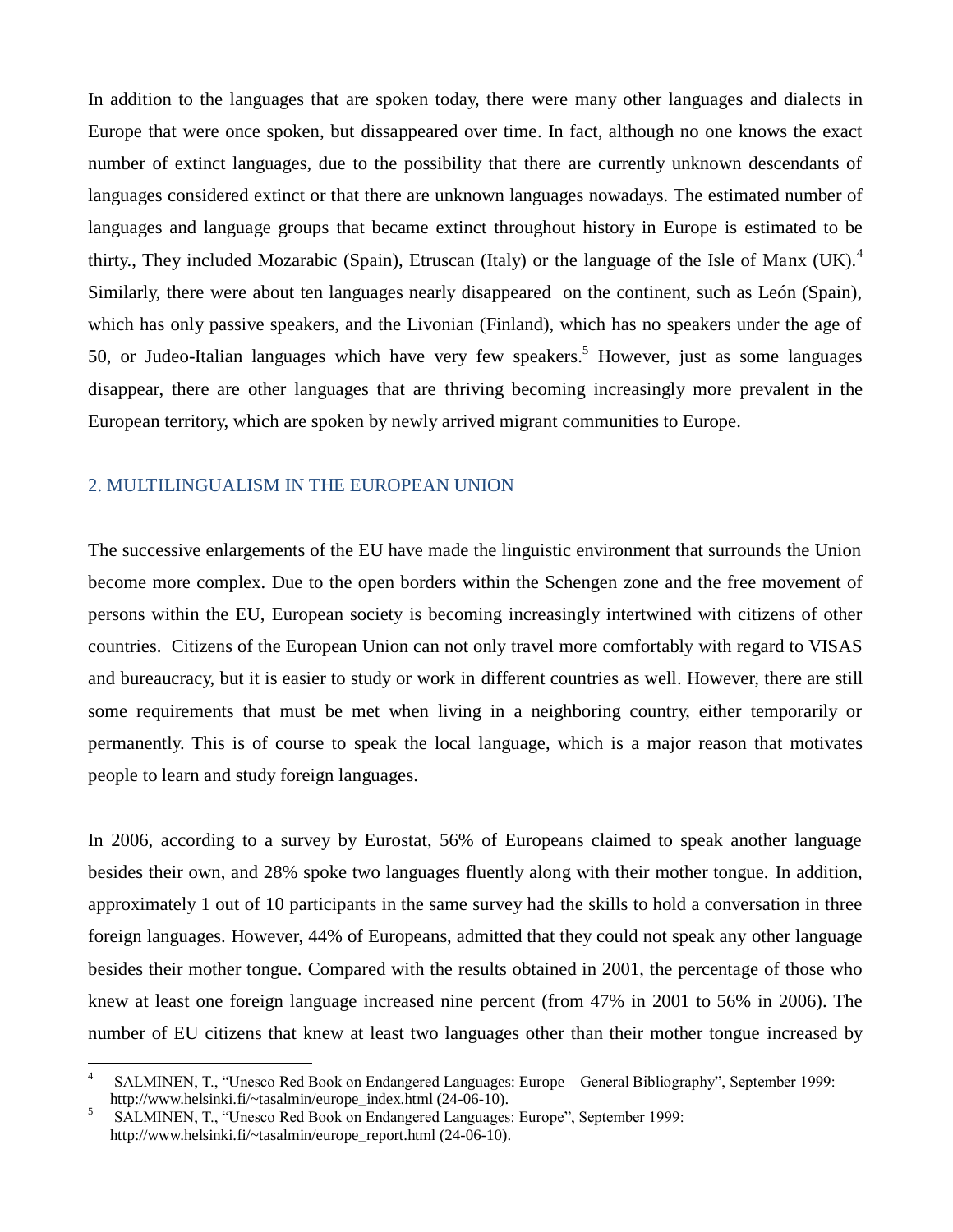two percent, from 26% to 28%, and the proportion of those who knew at least three foreign languages made up to 3%. This progress reflects that fewer Europeans still did not have foreign language skills five years ago. It declined from 47% in 2001 to 44% in 2006.<sup>6</sup>

Within the Europe there are five current languages that have the highest number of native speakers. These five languages are also the most studied in the secondary schools in Europe. In order of demand, they are English, French, German, Spanish and Russian, which accounts for 95% of the languages being studied. Students in the Baltic countries and Bulgaria are the ones who make up the largest number of students studying Russian. Students generally choose to study the languages that are used most throughout the world, and can be attributed both to family pressure and the lack of teachers qualified to teach other languages. Thus, there is clear evidence in the high percentage of students studying English and this trend has grown steadily between 2004 and 2008, often to the detriment of students who chose to learn German or French.<sup>7</sup>

As for nationalities, 99% of the people in Luxembourg, 97% of Slovaks and 95% of Latvians dominate at least one foreign language. Small countries with several official languages are the places where multilingualism is higher, as well as in countries whose languages are not widely disseminated. On the other side of the spectrum, Ireland and the United Kingdom, where only 34% and 38% of citizens respectively speak another language other than their mother tongue (the main reason in both cases is because English, their native language, is considered to be a "lingua franca" in which they can communicate with much of the rest of the world's population, so they may not feel the need to learn other languages). Similarily, Italy (41%), Hungary (42%), Portugal (42%) and Spain (44%) are other countries where they have a lower percentage of speakers who can speak multiple languages. This could be due to the lack of importance that their resepctive societies have traditionally placed on learning a foreign language.

With regard to age, there seems to be a trend towards young people studying a second language as they are encouraged to learn and study other languages according to the same Eurostat survey. These results are furthered by the fact that, 61% of Europeans over 55 years old claimed they do not to want to learn or use a foreign language.

<sup>6</sup> EUROPEAN COMMISSION, *Europeans and their Languages – Eurobarometer nº 243*, Directorate General for Education and Culture, Brussels (Belgium), 2006, p. 8.

<sup>7</sup> EUROPEAN COMMISSION, *Key Data on Teaching Languages at School in Europe*, Education, Audiovisual and Culture Executive Agency, Brussels (Belgium), 2008, p. 11.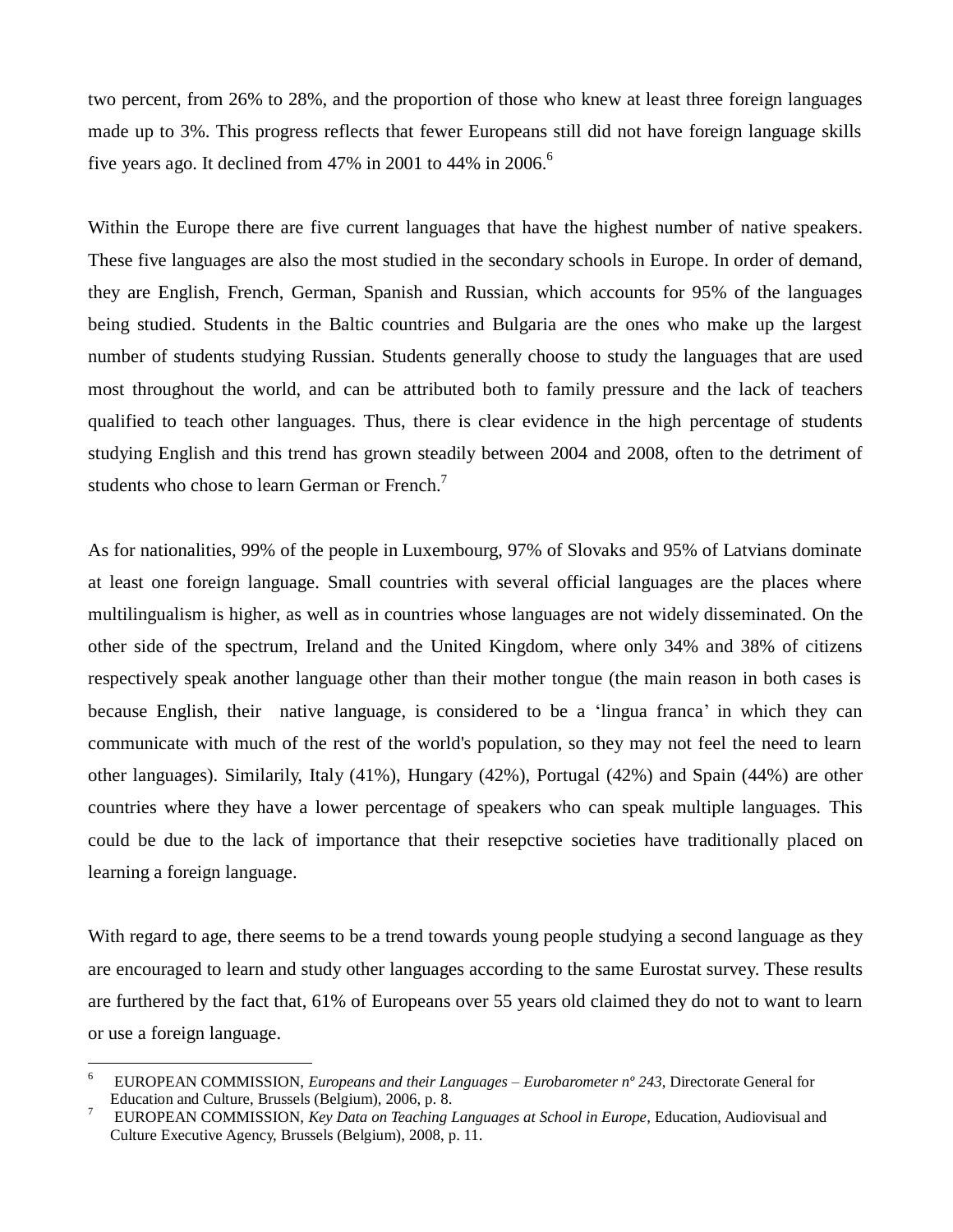#### **2.1 Reasons to Promote Language Learning**

Learning a new language is justified by the needs of communication, as well as facilitating the mobility of citizens between countries, and strengthening economic growth and integration. Proficiency in foreign languages not only opens doors to other cultures, but it also reinforces the practical ability of citizens to enrich their cultural contacts maintained when traveling or working abroad. Furthermore, the European Union implicitly encourages the learning of other languages because knowing another languages makes the individual more aware of other cultures different from their own one. It also allows them to meet citizens who speak it as a mother tongue, and form a bond a with that person, country, and cultureThis can help prevent citizens from both countries entering into conflict or war, something that the EU ensures that will not happen among its member states.

## 3. HOW CAN MULTILINGUALISM BOND THE EUROPEAN CULTURE

Cultural diversity in Europe is reflected through language, literature, performing arts, visual arts, architecture, crafts, film, and broadcasting. All of these manifestations together, which are normally related to a country or a particular region, are still part of the common European cultural heritage. Specifically, language is a natural and direct expression of any culture. The uniqueness of each language and cultural heritage of each nation is an oft debated topic in today"s globalized world.

Despite not being united by a common language, there are other aspects of continetnal Europe that do unite Europeansas more than 8 out of 10 Europeans are satisfied with the life they lead<sup>8</sup>. Health, work, and study are the most important aspects in Europeans' lives and peace is the value that best represents the citizens of the Member States.

Although only half of all Europeans really feel part of Europe, only 38% say that they share a common European identity. The lack of this identity could be a result of the increase in the number of EU Member States over the last 50 years, as well as to the controversy regarding the accuracy of its geographical boundaries. As E. Ohlendorf points out:

<sup>8</sup> FOUNDATION EUROFOUND, "European Quality of Life Survey", November 2008: http://www.eurofound.europa.eu/press/releases/2008/081119.htm (24-06-10).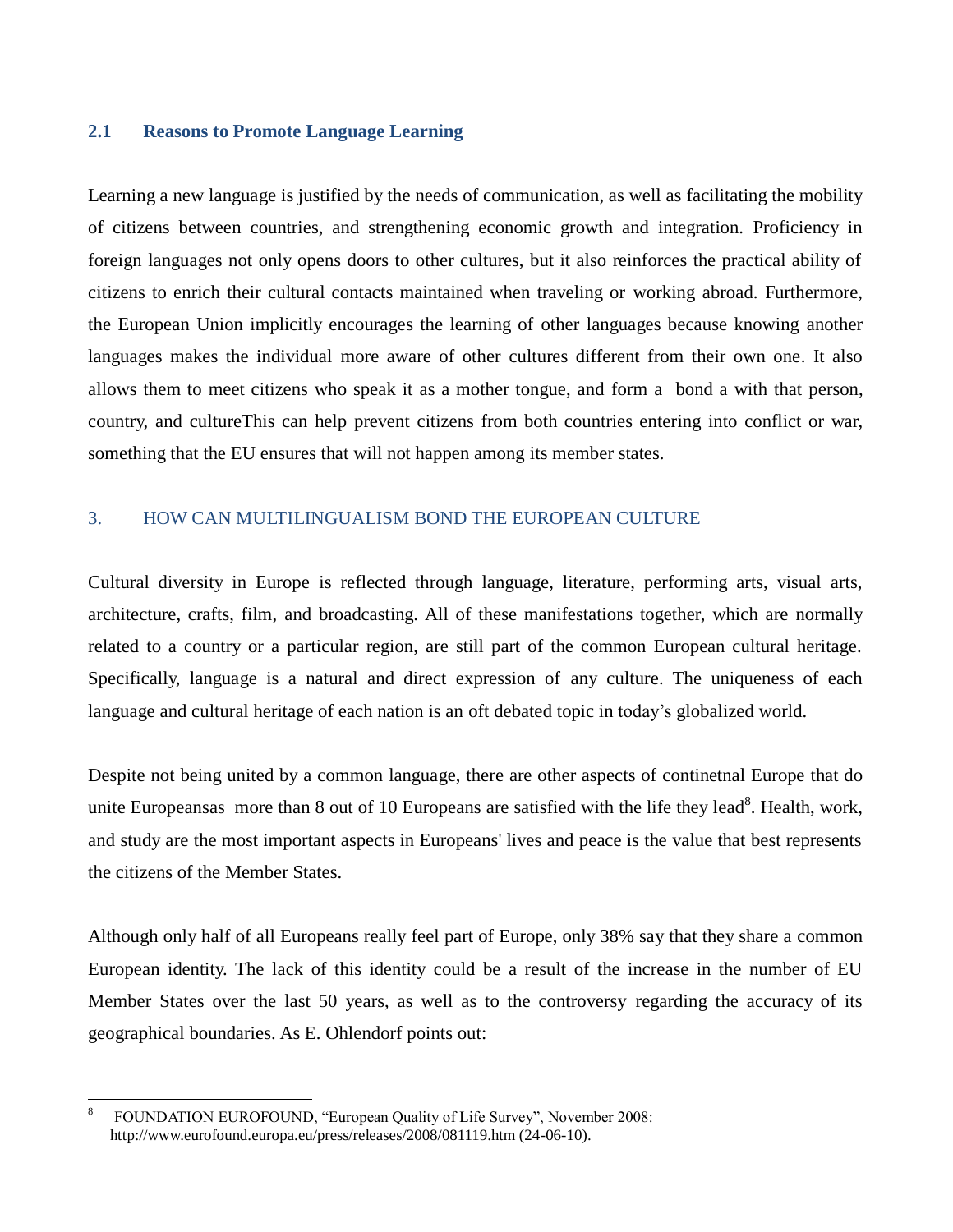"Identity means complete equality between two things, an essential equality. European identity would in this sense be an essential equality of all the inhabitants of Europe. But what do we mean by Europe? A geographical definition of Europe is not simple and there is (so far) no clearly defined political territory of Europe. How then can people have an essential equality with something that cannot be defined exactly? "<sup>9</sup>.

Besides, "most of the inhabitants of our continent feel, in a higher or lower degree, Europeans, but most of the inhabitants feel in a clearer and stronger way that they are inhabitants of France, Spain or Germany or, also, Catalonia, Scotland, Brittany or Flanders", as J. C. Ocaña highlights<sup>10</sup>. Hence the need to seek common points between them for the construction of the European project.

For European citizens, the EU concept does not represent the idea of a multilingual and multicultural continent, but rather the freedom to travel, study and work in other states.<sup>11</sup> This view of what mobility represents may be the reason why the attitude of young Europeans is more positive than the one of adults when it comes to foreign languages, since it is young people who prepare themselves with their studies to perhaps work in other member countries. This might not be the case for adults who once they have a steady job, and have a family, might not be so receptive to working in different countries. Therefore, based on the principle that in Europe the majority of the inhabitants are adults (Europe has a low birth rate compared to other continents) and the picture of the European inhabitant who speak more than one language is younger than 30 years old, it appears that not many Europeans enjoy the benefits of multilingualism. But it is important to stress that there is broad consensus among European citizens that the benefits of speaking a foreign language in the various fields of modern day life are many. In the last five years, more and more Europeans are using foreign languages in daily life situations, such as communication with friends and relatives,reading, as well as for work, both written

<sup>9</sup> OHLENDORF, E., "La identidad europea como objeto de estudio y enseñanza", in *Eduvinet*, 1998, p. 1.

<sup>&</sup>lt;sup>10</sup> OCAÑA, J.C., "La aparición de una identidad europea", in *Historia de la Unión Europea*, 19<sup>th</sup> May 2003, p. 70.<br><sup>11</sup> EUROPEAN COMMISSION, *Public Opinion in the European Union – Europarmeter nº 63*. Directorate Gene

<sup>11</sup> EUROPEAN COMMISSION, *Public Opinion in the European Union – Eurobarometer nº 63*, Directorate General for Education and Culture, Belgium (Brussels), 2005, p. 106.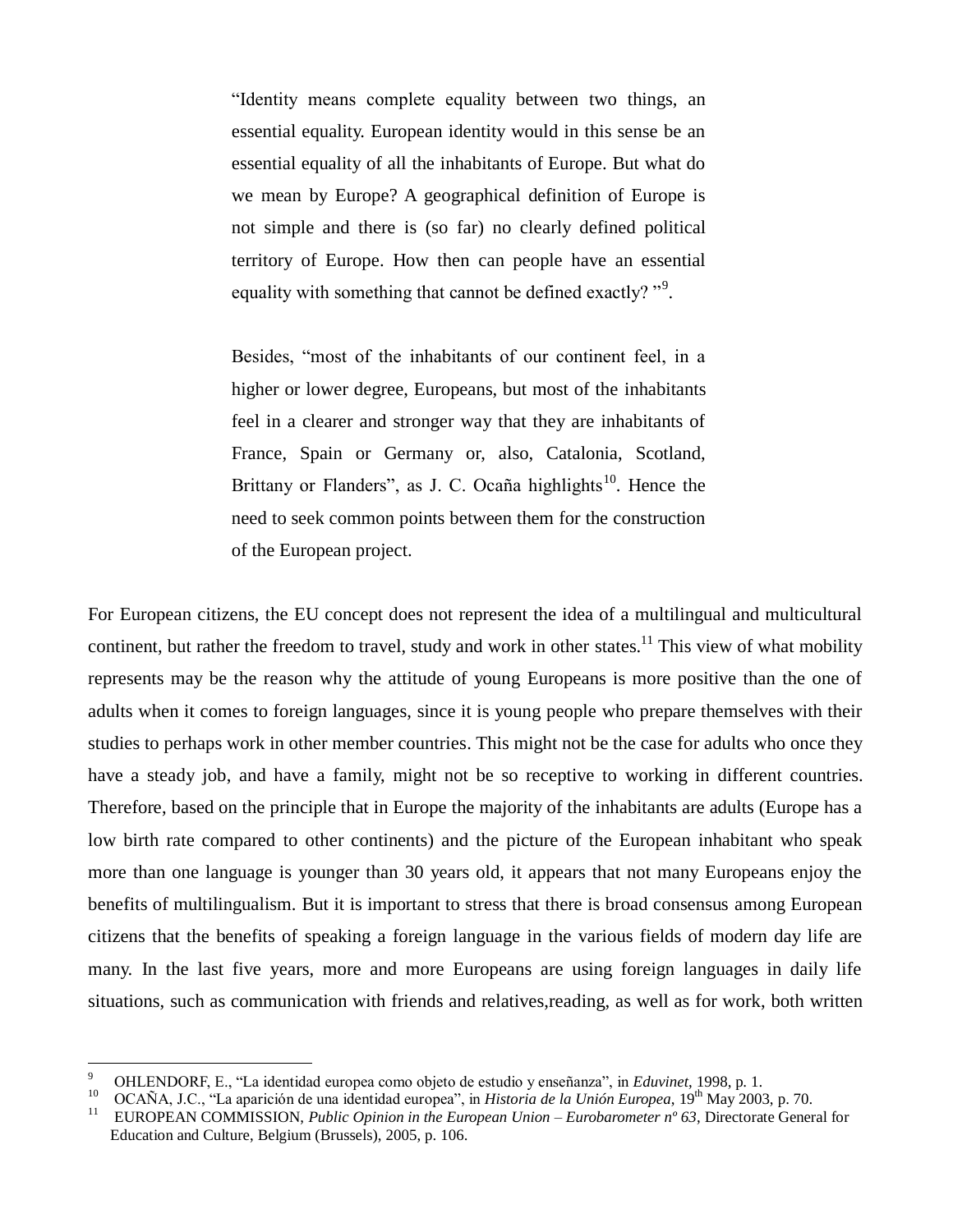and spoken<sup>12</sup>. Not only has the number of speakers of foreign languages increased, but also the level of mastery of these languages, as mentioned above.

### 4. CONCLUSIONS

Multilingualism enriches the individual and promotes understanding among all citizens from different countries, whereas monolingualism insulates the citizen of a country from other countries. The variety of languages that exist in Europe make it difficult to understand one another if people do not speak the languages of others, so it is necessary to have a positive attitude towards learning, first as a form of enrichment, and second to encourage integration. Learning should not consist only of studying the most widespread EU languages, but also to enable and promote the learning of other languages from an early age to all EU citizens alike. Thus one could learn Danish and Czech instead of English and French from primary school without a later detriment in their working life, for not speaking some languages already predetermined, as it happens nowadays. There must be a positive attitude towards learning other languages from all citizens. It must also be noted that the labor system could benefit from multilingualism as well. If companies have employees that cover and work throughout Europe it can help them increase their business performance. There must be a conscious change within the EU to move away from official languages of the EU, something that can only happen if the dependence on English and French above all other languages ends.

<sup>12</sup> <sup>12</sup> EUROPEAN COMMISSION, *Europeans and their Languages – Eurobarometer nº 243*, Directorate General for Education and Culture, Brussels (Belgium), 2006, p. 44.